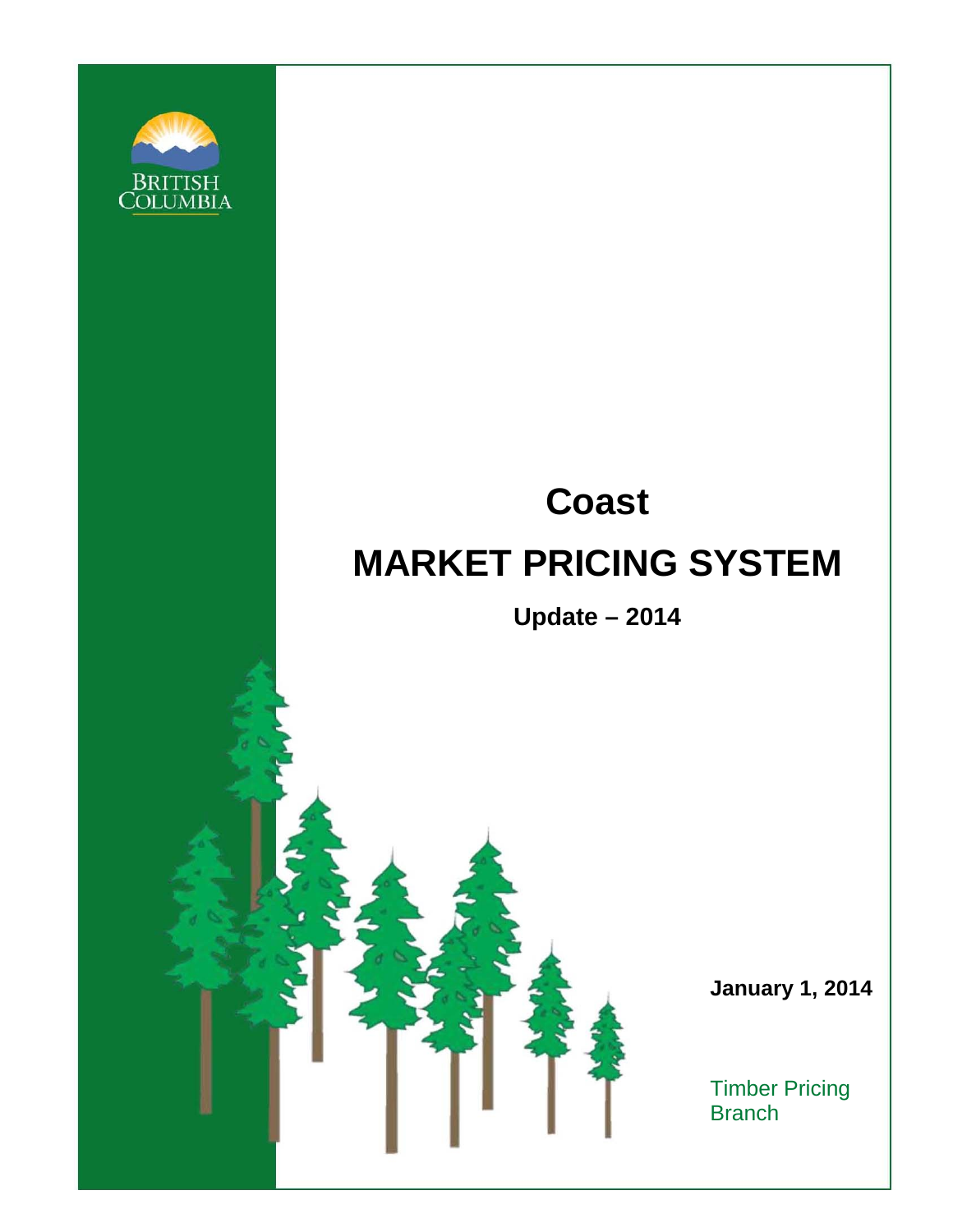# **Table of Contents**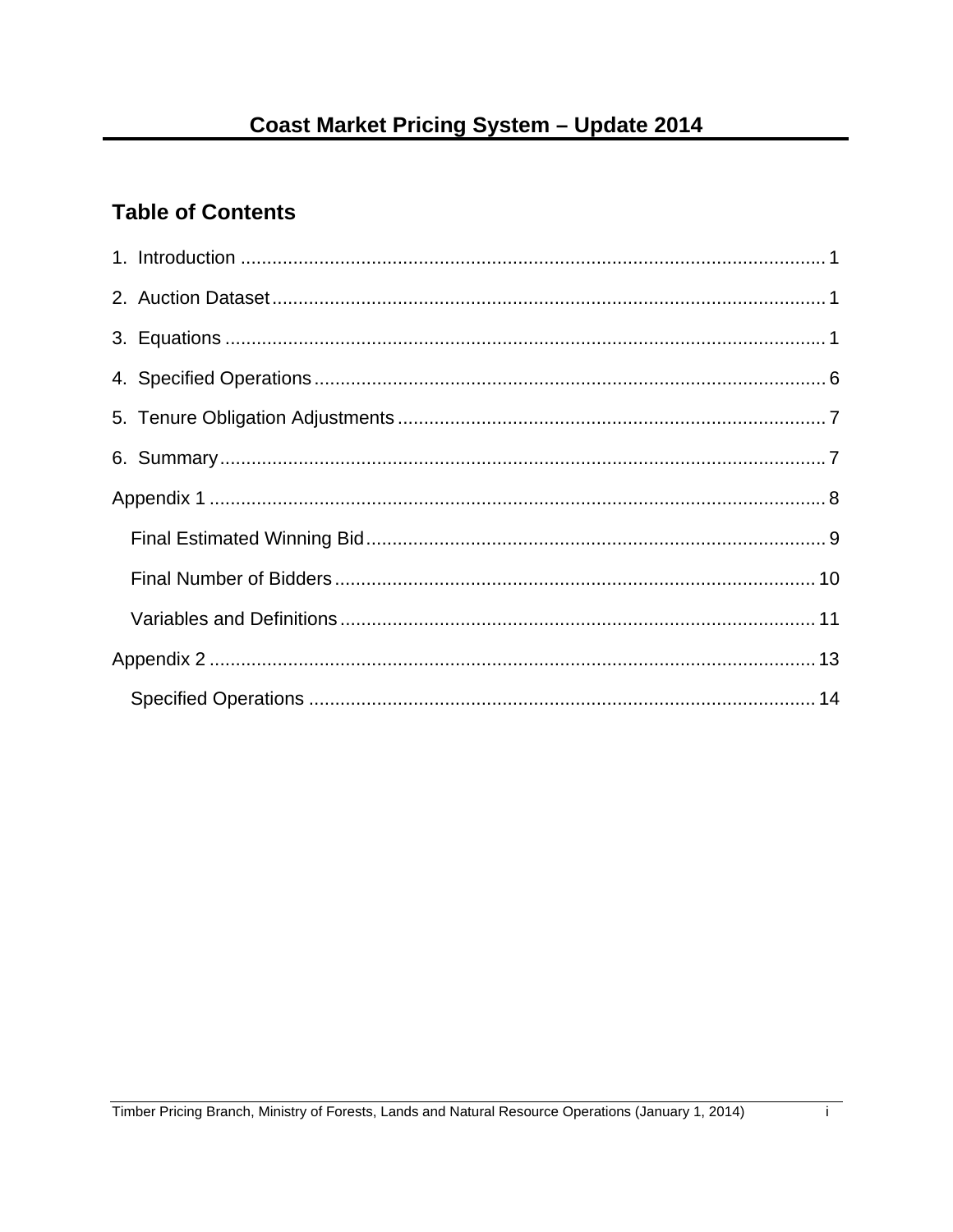#### **1. INTRODUCTION**

The purpose of this paper is to provide an overview of the January 1, 2014 update to the Coast Market Pricing System (MPS).<sup>1</sup>

## **2. AUCTION DATASET**

The auction dataset used in the update contains winning bids and data from 310 sales over the 5 year period July 1, 2008 through June 30, 2013.

#### **3. EQUATIONS**

With the new auction dataset, the 2012 equations were re-estimated using the new dataset. No other changes were made.

The results are the benchmark equations, on the following pages.

 $\overline{a}$  $<sup>1</sup>$  This paper is not intended to provide the basis for calculating stumpage rates nor should it be used as</sup> guidance for interpreting the legal policies and procedures for calculating stumpage rates, which are contained in the *Coast Appraisal Manual*. The *Coast Appraisal Manual* contains the policies and procedures referred to in Section 105 of the *Forest Act*.

Timber Pricing Branch, Ministry of Forests, Lands and Natural Resource Operations (January 1, 2014) 1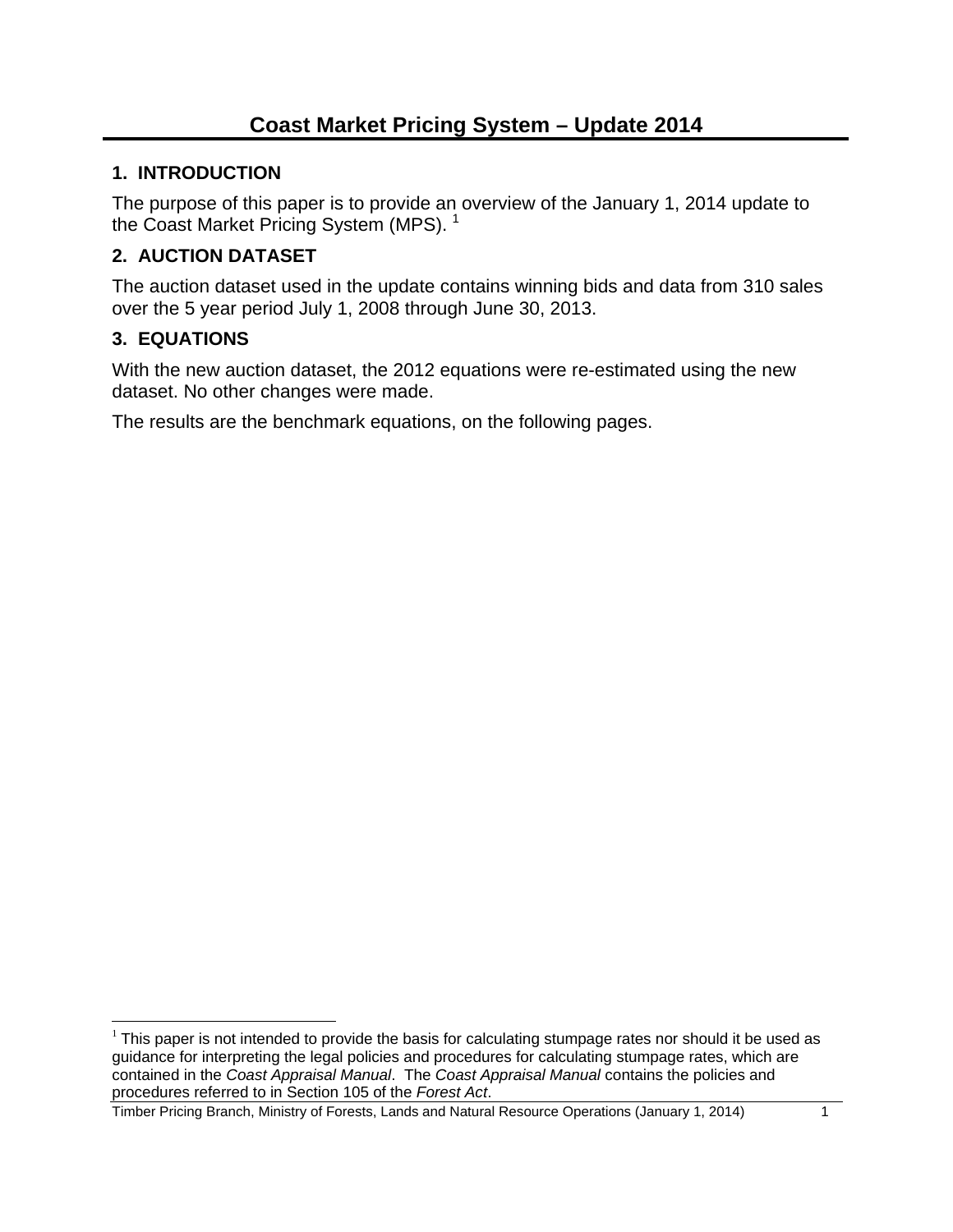|                                   | 2012 Equation      |                         | <b>Benchmark</b>   |                         |  |
|-----------------------------------|--------------------|-------------------------|--------------------|-------------------------|--|
| <b>Dependant Variable</b>         |                    | <b>Real Winning Bid</b> |                    | <b>Real Winning Bid</b> |  |
| <b>Explanatory Variable</b>       | <b>Coefficient</b> | t-Statistic             | <b>Coefficient</b> | t-Statistic             |  |
| Constant                          | $-23.74$           | $-4.12$                 | $-14.31$           | $-2.63$                 |  |
| 3-Month Average Log Selling Price | 0.619              | 11.74                   | 0.540              | 7.87                    |  |
| <b>Conventional Slope</b>         | $-0.103$           | $-2.65$                 | $-0.155$           | $-4.10$                 |  |
| Helicopter Logging                | $-25.63$           | $-8.44$                 | $-24.06$           | $-8.54$                 |  |
| LN (Volume per Hectare/1000)      | 7.65               | 2.29                    | 6.43               | 2.08                    |  |
| Number of Bidders                 | 2.03               | 9.68                    | 1.83               | 9.32                    |  |
| Location                          | $-0.065$           | $-4.53$                 | $-0.0648$          | $-5.24$                 |  |
| LN (Piece Size)                   | 2.24               | 1.12                    | 3.86               | 2.03                    |  |
| Second Growth Fir                 | 9.57               | 4.39                    | 11.53              | 5.53                    |  |
| Cedar and Cypress                 | 9.67               | 2.41                    | 8.35               | 2.22                    |  |
| Cedar and Cypress 2007            | 30.21              | 6.67                    | N/A                | N/A                     |  |
| Gambier Distance 400              | $-7.95$            | $-1.58$                 | $-10.47$           | $-2.25$                 |  |
| <b>Cruise Grades</b>              | 6.27               | 3.90                    | 5.54               | 3.96                    |  |
| <b>Number of Observations</b>     | 277                |                         | 310                |                         |  |
| Adjusted $R^2$                    | 0.746              |                         | 0.563              |                         |  |

#### **Winning Bid Equation – 2012 and Benchmark**

Note: LN means natural logarithm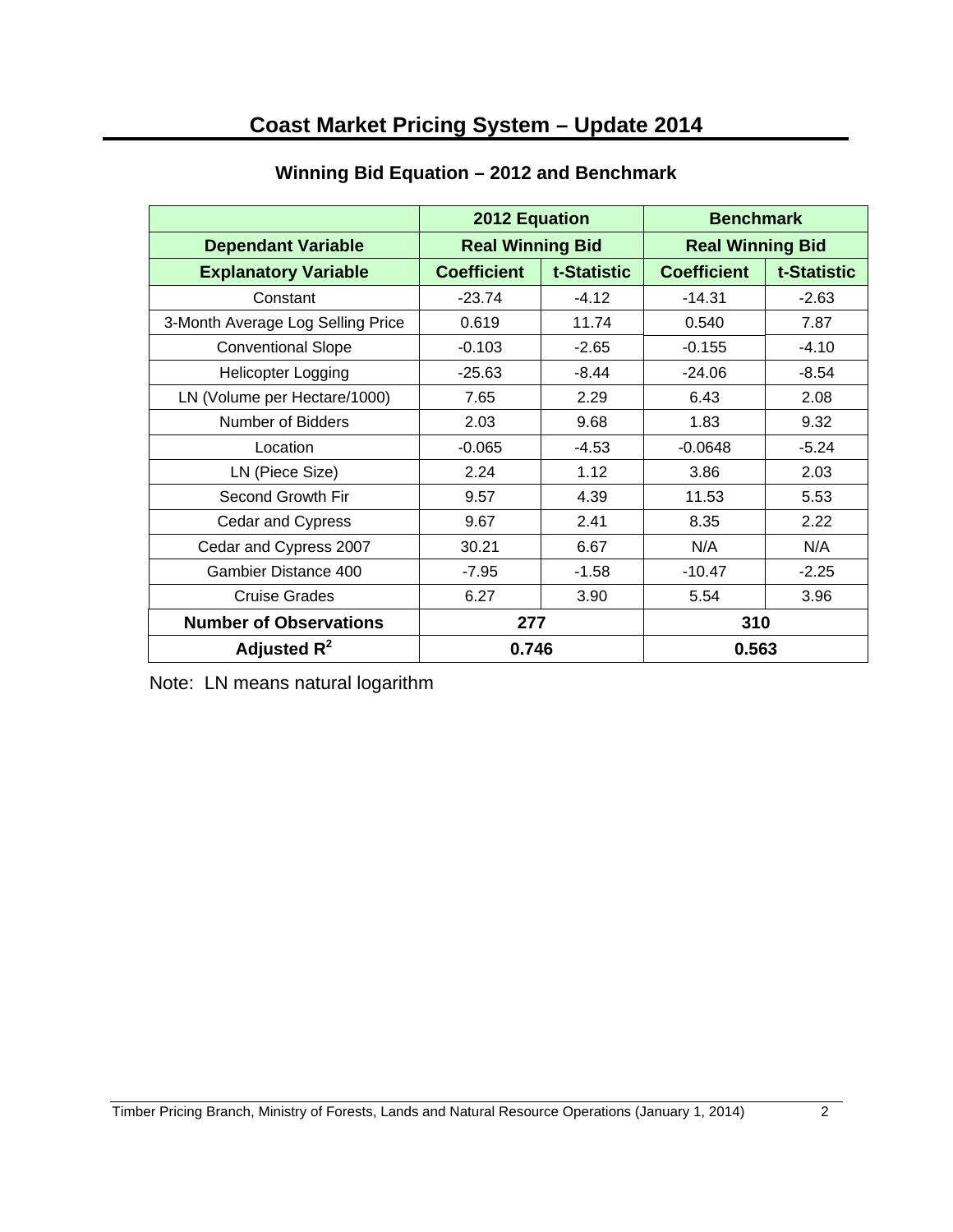|                                              | 2012 Equation            |             | <b>Benchmark Equation</b> |             |
|----------------------------------------------|--------------------------|-------------|---------------------------|-------------|
| <b>Dependant Variable</b>                    | <b>Number of Bidders</b> |             | <b>Number of Bidders</b>  |             |
| <b>Explanatory Variable</b>                  | <b>Coefficient</b>       | t-Statistic | <b>Coefficient</b>        | t-Statistic |
| Constant                                     | $-2.23$                  | $-2.83$     | $-3.19$                   | $-4.47$     |
| LN (Volume/1000)                             | 0.297                    | 1.42        | 0.480                     | $-2.59$     |
| $2^{nd}$ Growth                              | $-0.339$                 | $-1.38$     | $-0.206$                  | $-0.91$     |
| <b>Predicted Bid</b>                         | 0.0846                   | 9.88        | 0.148                     | 11.43       |
| 4 <sup>th</sup> Quarter Auctions             | 0.412                    | 1.31        | 0.106                     | 0.41        |
| District Average Number of<br><b>Bidders</b> | 0.821                    | 7.53        | 0.602                     | 6.34        |
| <b>Isolated</b>                              | $-0.604$                 | $-1.65$     | $-0.345$                  | $-1.19$     |
| <b>Number of Observations</b>                | 277                      |             | 310                       |             |
| Adjusted $R^2$                               | 0.400                    |             | 0.463                     |             |

#### **Number of Bidders Equation – 2012 and Benchmark**

Note: LN means natural logarithm.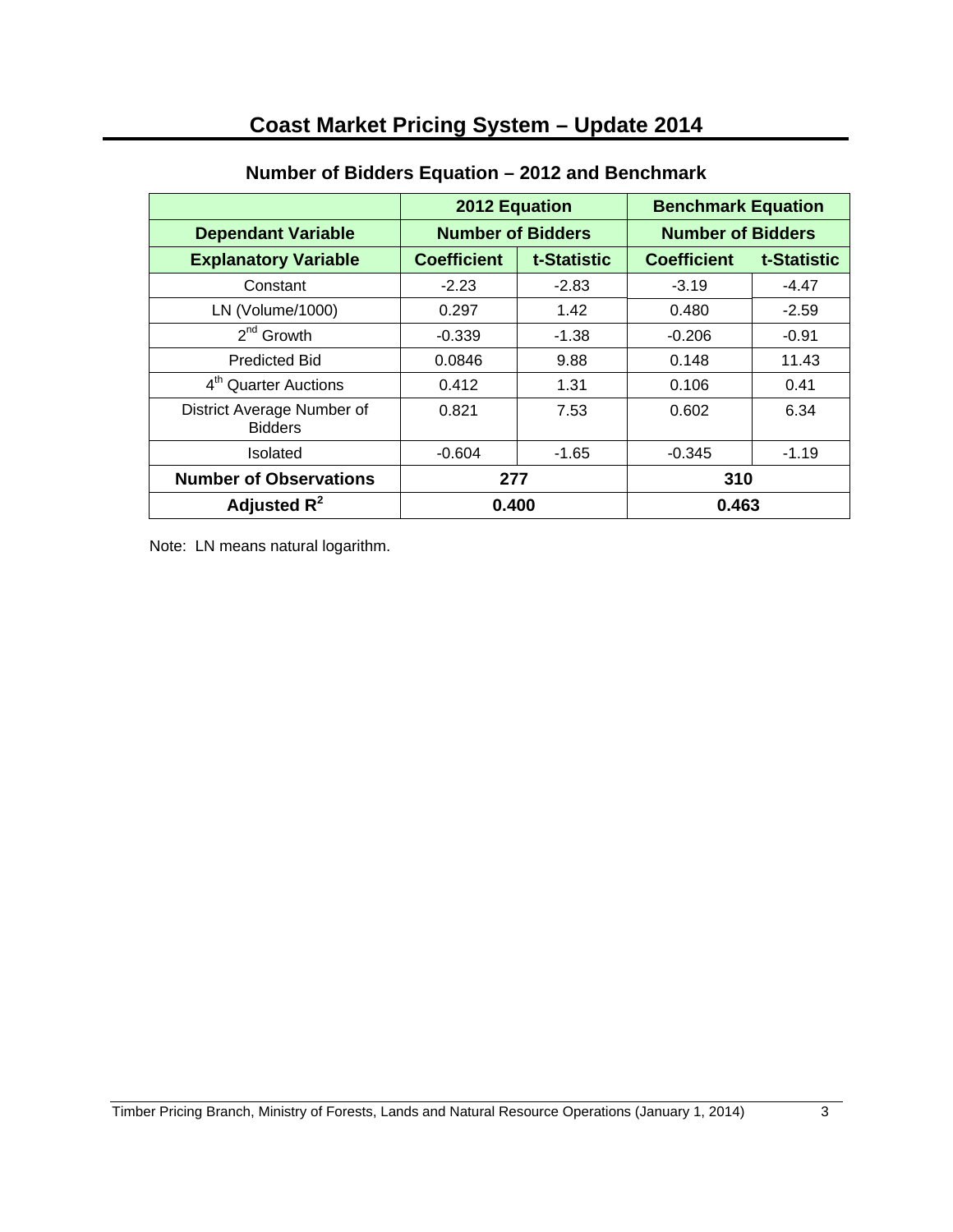New variables were tested to see if they would improve the statistics, compared to the benchmark equations. Likewise, variables that were no longer significant were removed. See appendix 1 for detailed statistics and definitions.

The final equations, compared to the Benchmark Equations, are shown below.

|                                   | <b>Benchmark</b>        |             | <b>Final Equation</b>   |             |
|-----------------------------------|-------------------------|-------------|-------------------------|-------------|
| <b>Dependant Variable</b>         | <b>Real Winning Bid</b> |             | <b>Real Winning Bid</b> |             |
| <b>Explanatory Variable</b>       | <b>Coefficient</b>      | t-Statistic | <b>Coefficient</b>      | t-Statistic |
| Constant                          | $-14.31$                | $-2.63$     | $-13.11$                | $-2.39$     |
| 3-Month Average Log Selling Price | 0.540                   | 7.87        | 0.501                   | 7.35        |
| Cedar and Cypress                 | 8.35                    | 2.22        | 12.79                   | 3.30        |
| Gambier Dist 400                  | $-10.47$                | $-2.25$     | $-3.98$                 | $-1.91$     |
| <b>Cruise Grades</b>              | 5.54                    | 3.96        | 7.32                    | 5.08        |
| <b>Conventional Slope</b>         | $-0.155$                | $-4.10$     | $-0.179$                | $-4.37$     |
| <b>Helicopter Logging</b>         | $-24.06$                | $-8.54$     | $-23.74$                | $-8.01$     |
| Volume per Hectare/1000           | 6.43                    | 2.08        | 7.15                    | 2.26        |
| Number of Bidders                 | 1.83                    | 9.32        | 1.80                    | 9.28        |
| Location                          | $-0.0648$               | $-5.24$     | $-0.0558$               | $-4.46$     |
| LN (Piece Size)                   | 3.86                    | 2.03        | 2.61                    | 1.40        |
| Second Growth Fir                 | 11.53                   | 5.53        | 8.88                    | 4.10        |
| Isolated                          | N/A                     | N/A         | $-3.81$                 | $-2.92$     |
| Lumpsum                           | N/A                     | N/A         | $-3.47$                 | $-2.91$     |
| <b>Number of Observations</b>     | 310                     |             | 310                     |             |
| Adjusted $R^2$                    | 0.563                   |             | 0.584                   |             |

#### **Winning Bid – Benchmark and Final**

Note: LN means natural logarithm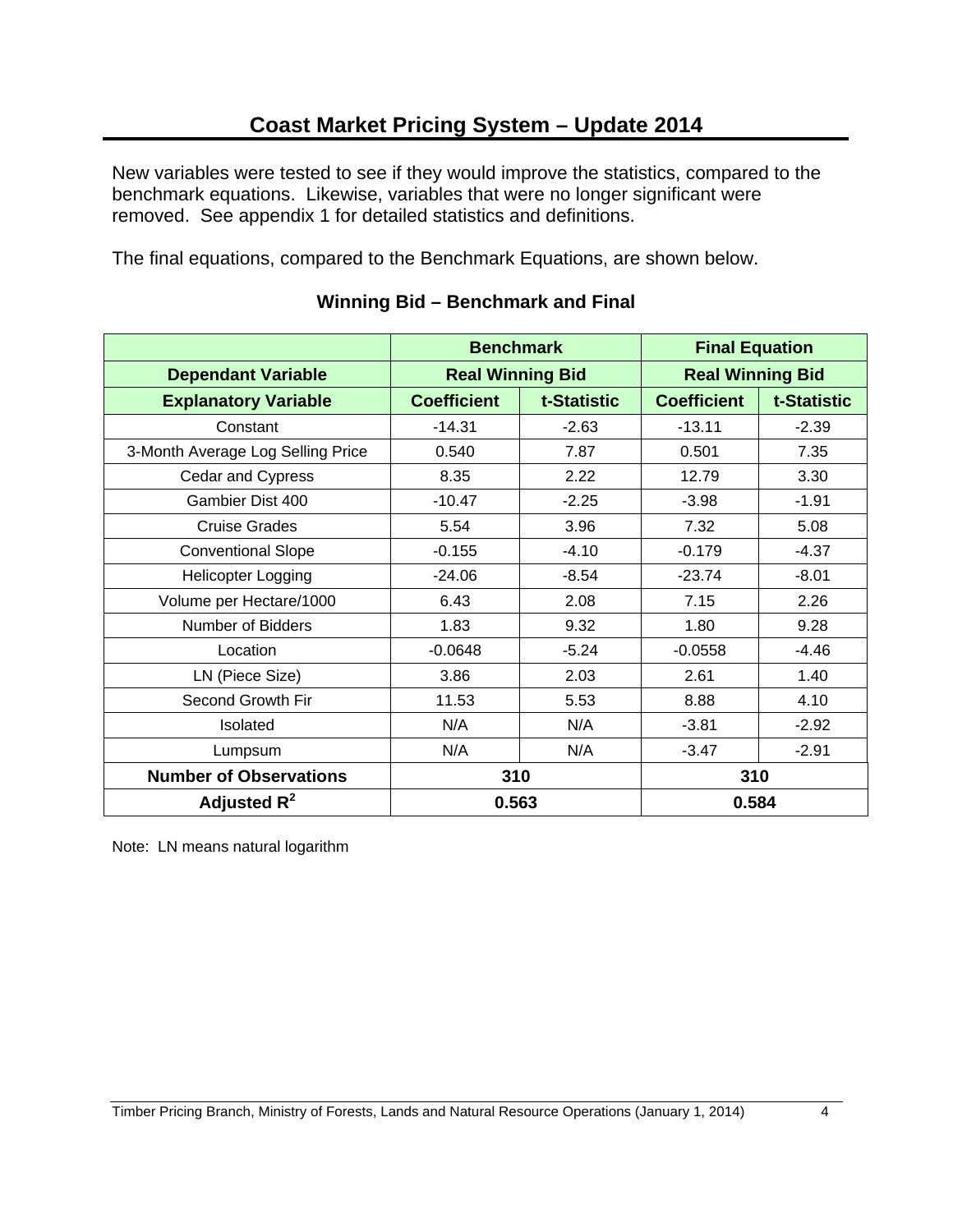|                                              | <b>Benchmark</b>         |             | <b>Final Equation</b>    |             |
|----------------------------------------------|--------------------------|-------------|--------------------------|-------------|
| <b>Dependant Variable</b>                    | <b>Number of Bidders</b> |             | <b>Number of Bidders</b> |             |
| <b>Explanatory Variable</b>                  | <b>Coefficient</b>       | t-Statistic | <b>Coefficient</b>       | t-Statistic |
| Constant                                     | $-3.19$                  | $-4.47$     | $-3.61$                  | $-5.08$     |
| LN (Volume/1000)                             | 0.480                    | 2.59        | 0.478                    | 2.88        |
| Second Growth                                | $-0.206$                 | $-0.91$     | N/A                      | N/A         |
| <b>Predicted Bid</b>                         | 0.148                    | 11.43       | 0.147                    | 11.52       |
| District Average Number of<br><b>Bidders</b> | 0.602                    | 6.34        | 0.641                    | 6.61        |
| 4 <sup>th</sup> Quarter Auctions             | 0.106                    | 0.41        | N/A                      | N/A         |
| <b>Isolated</b>                              | $-0.345$                 | $-1.19$     | N/A                      | N/A         |
| <b>Number of Observations</b>                | 310                      |             | 310                      |             |
| Adjusted $R^2$                               | 0.463                    |             | 0.458                    |             |

## **Number of Bidders Equation – Benchmark and Final**

Note: LN means natural logarithm

For both equations combined, the statistical accuracy and reliability was improved.

To implement the new equations in the *Coast Appraisal Manual*, the two equations are reduced to one equation. This is done by substituting the Number of Bidders equation into the Winning Bid Equation (and thereby eliminating the variable: Number of Bidders).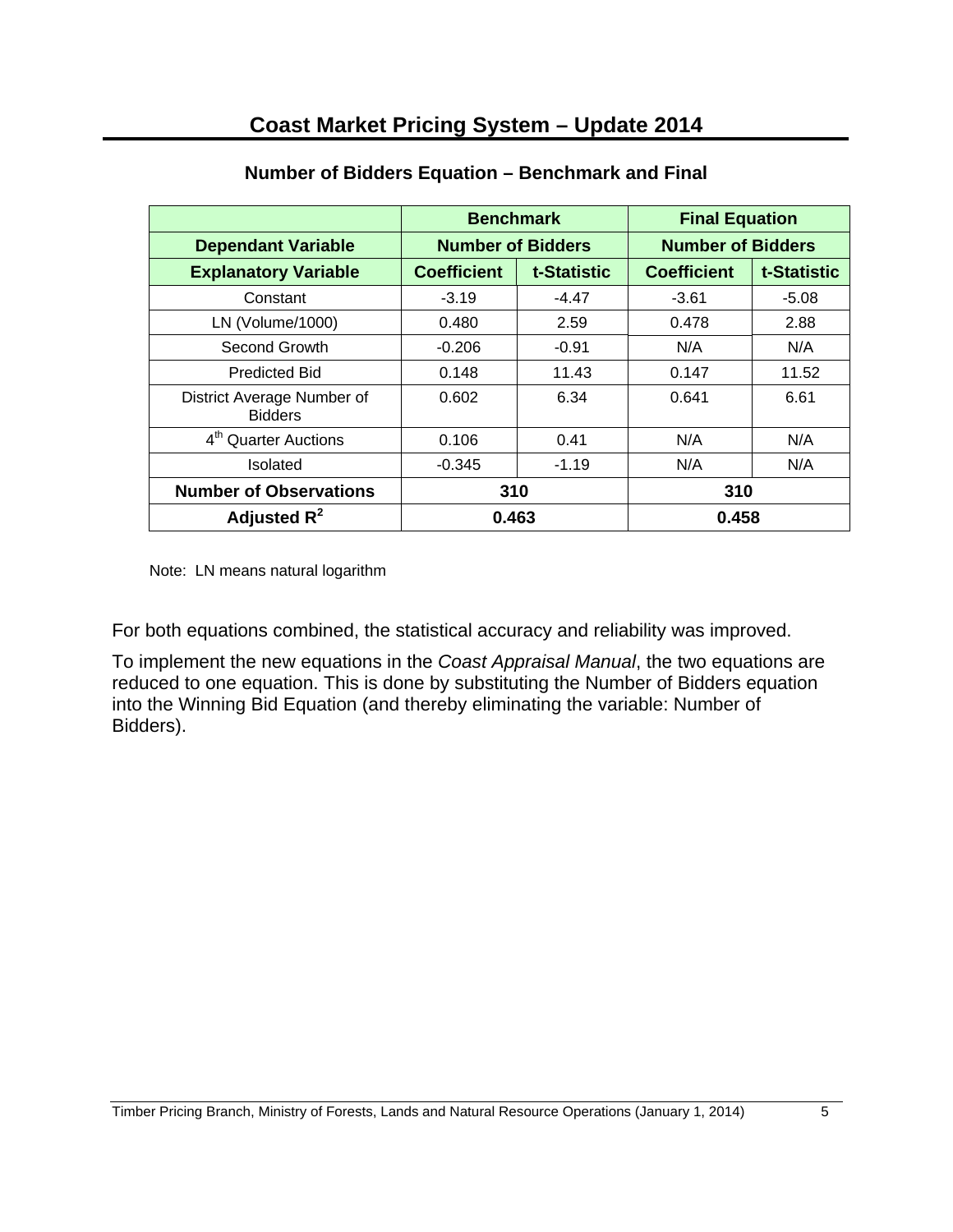### **4. SPECIFIED OPERATIONS**

The auction dataset used to develop MPS is comprised of 310 auctions. There are some harvesting situations that are not represented in the auction dataset (for example, helicopter single standing stem selection) and therefore, a specified operation cost estimate is used in the calculation of stumpage rates. See Appendix 2 for definitions of each specified operation.

The specified operations are shown below.

| <b>Specified Operations</b>                  | <b>July 2012</b><br><b>Update</b> | January 2014<br><b>Update</b>  |
|----------------------------------------------|-----------------------------------|--------------------------------|
| Skyline Logging                              | Same formula                      | Same formula                   |
| Inland Water Log Transportation              | \$4.41/ $m3$                      | \$4.41/ $m3$                   |
| <b>Tree Crown Modification</b>               | \$46.18/tree (old growth)         | \$48.48/tree (old growth)      |
|                                              | \$21.69/tree $(2^{nd}$ growth)    | \$21.16/tree $(2^{nd}$ growth) |
| <b>Clayoquot Sound Operating Costs</b>       | \$6.11/m <sup>3</sup>             | \$6.11/m <sup>3</sup>          |
| Helicopter Single Standing Stem<br>Selection | \$37.78/m <sup>3</sup>            | \$37.78/m <sup>3</sup>         |
| De-stumping for Root Disease Control         | \$1,114/ha                        | \$1,114/ha                     |
| Ecosystem Based Management                   | \$2.75/m <sup>3</sup>             | \$2.75/ $m3$                   |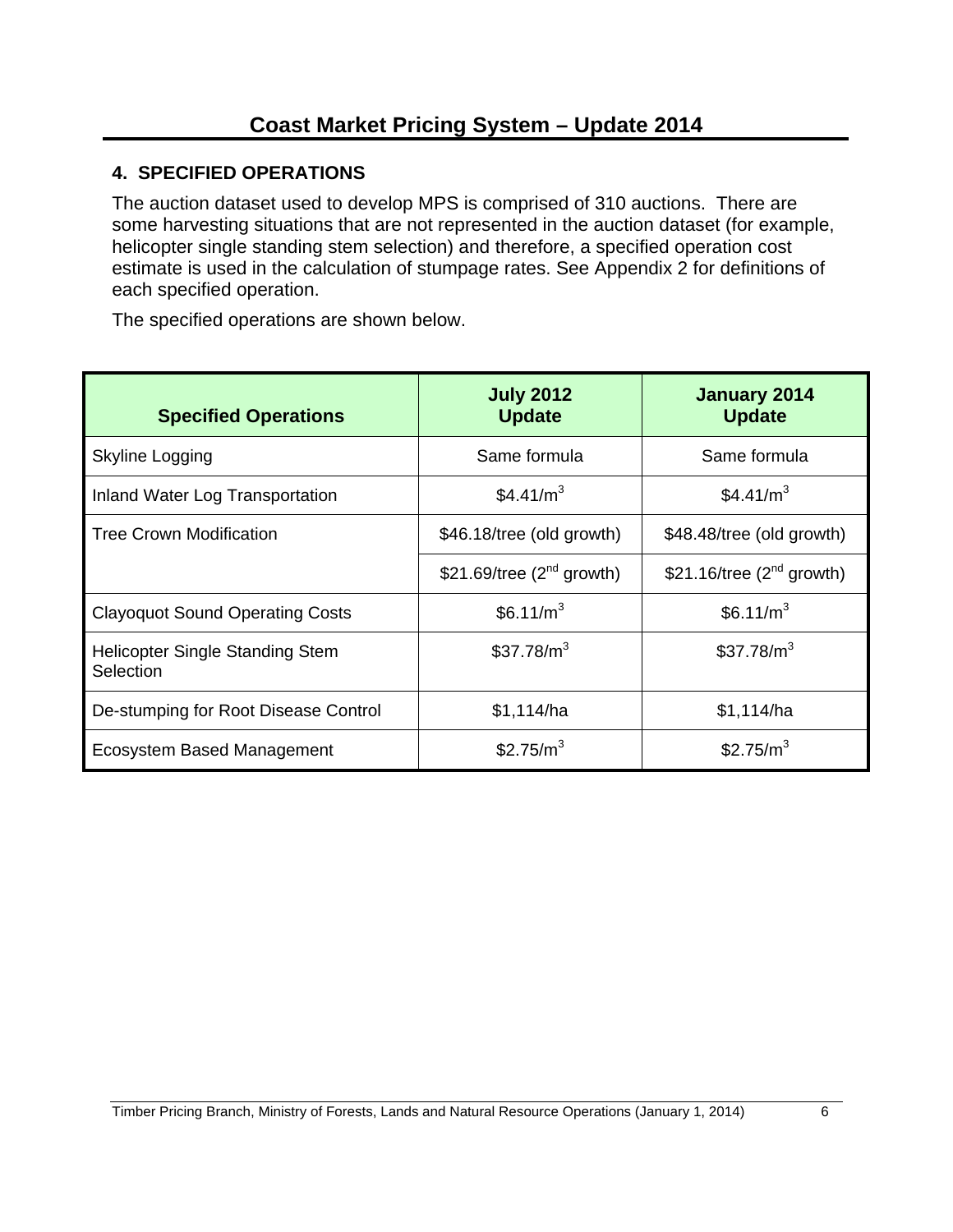## **5. TENURE OBLIGATION ADJUSTMENTS**

As outlined in the Coast Tenure Obligations Adjustment paper (dated July 1, 2012), the adjustments are based on cost surveys.

The tenure obligation adjustments are shown below.

| <b>Tenure Obligations</b>             | <b>July 2012</b><br><b>Update</b>    | January 2014<br><b>Update</b>        |
|---------------------------------------|--------------------------------------|--------------------------------------|
| Forest Planning & Administration Cost | \$13.87                              | \$12.39                              |
| Low Volume Cost                       | \$7.51                               | \$7.51                               |
| Road Development Cost                 | Appraisal Manual *                   | Appraisal Manual *                   |
| Road Management Cost                  | \$1.46                               | \$1.45                               |
| Road Use Charges                      | Approved actuals                     | Approved actuals                     |
| <b>Basic Silviculture Cost</b>        | \$2.95-\$8.97<br>(based on district) | \$2.89-\$8.97<br>(based on district) |
| <b>BCTS</b> Infrastructure            | \$0.54                               | \$0.35                               |
| Low Grade Adjustment                  | $1/$ (1-% low grade)                 | $1/$ (1-% low grade)                 |
| <b>Return to Forest Management</b>    | 1.066                                | 1.069                                |

#### **6. SUMMARY**

The new final equation, specified operations and tenure obligation adjustments will be used to calculate stumpage rates on the Coast, starting January 1, 2014.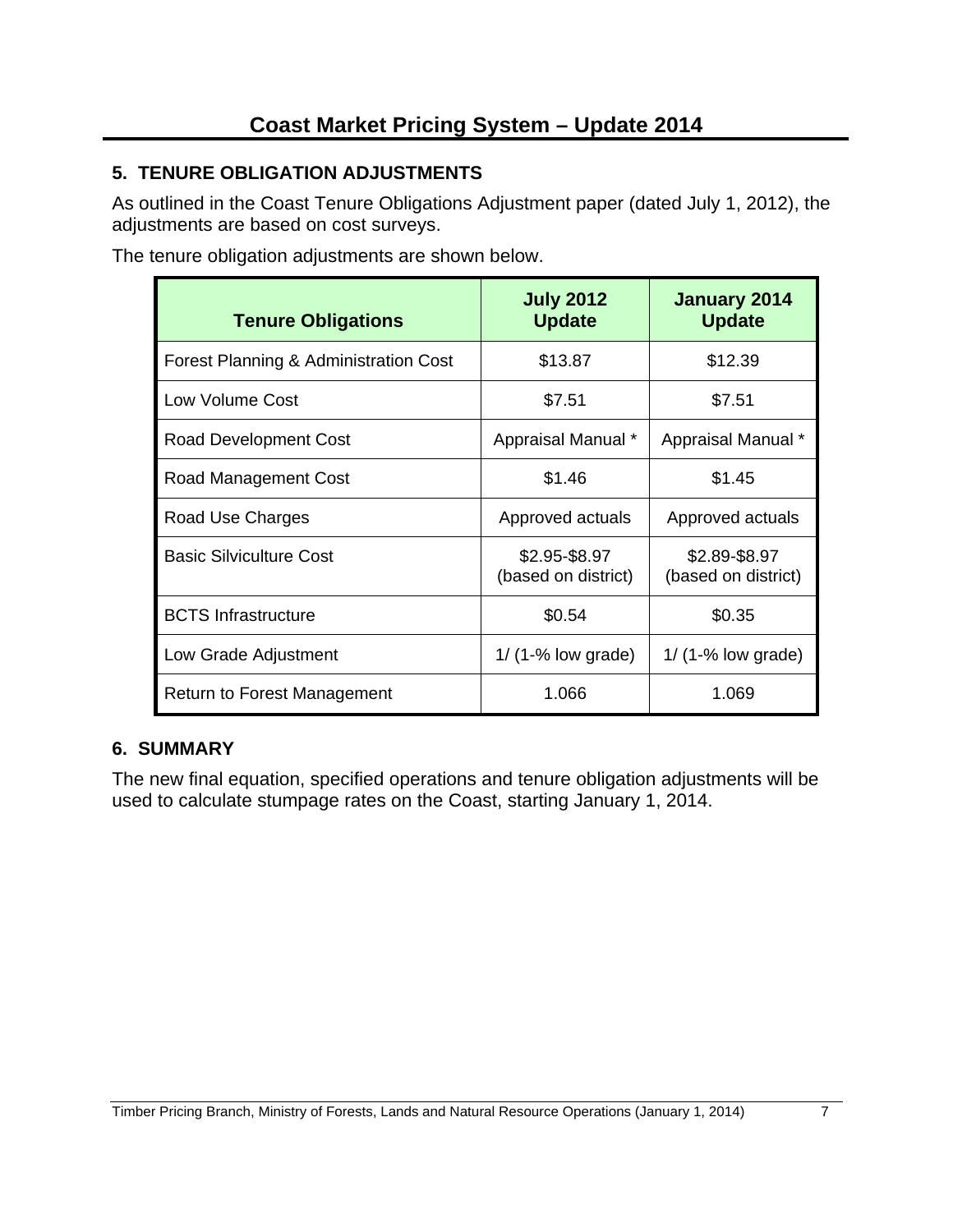**APPENDIX 1**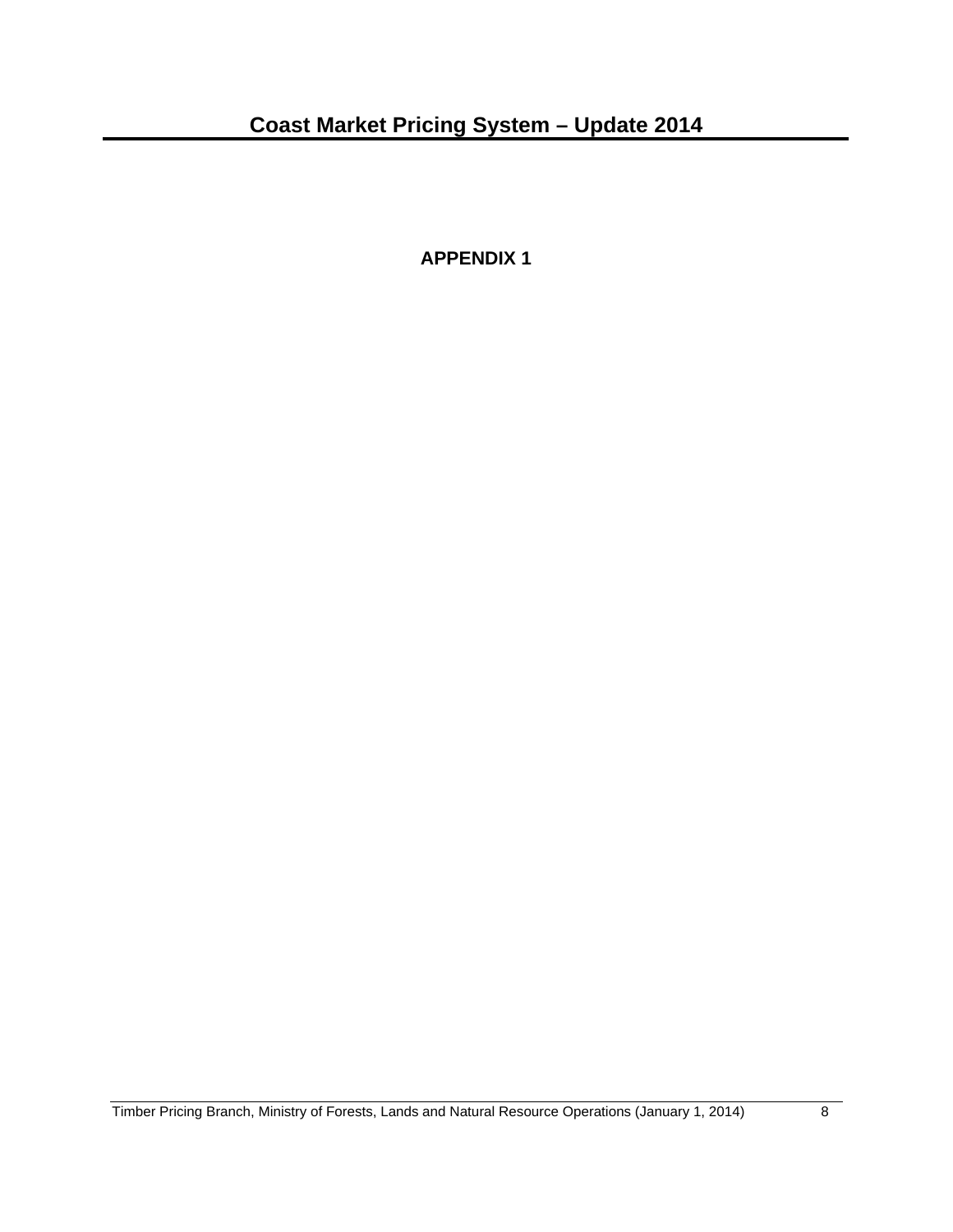| Dependent Variable: RWB           |             |                    |             |          |
|-----------------------------------|-------------|--------------------|-------------|----------|
| Method: Least Squares             |             |                    |             |          |
| Date: 11/07/13 Time: 10:18        |             |                    |             |          |
| Sample: 1 508 IF IN_LIVE=1        |             |                    |             |          |
| Included observations: 310        |             |                    |             |          |
|                                   | Coefficient | Std. Error         | t-Statistic | Prob.    |
| Number of Bidders                 | 1.800154    | 0.194006           | 9.278843    | 0.0000   |
| Constant                          | $-13.10520$ | 5.475057           | $-2.393619$ | 0.0173   |
| 3 Month Average Log Selling Price | 0.501270    | 0.068164           | 7.353841    | 0.0000   |
| Cedar and Cypress                 | 12.78835    | 3.877000           | 3.298516    | 0.0011   |
| <b>Conventional Slope</b>         | $-0.178955$ | 0.040971           | -4.367898   | 0.0000   |
| <b>Helicopter Logging</b>         | $-23.73983$ | 2.965547           | $-8.005210$ | 0.0000   |
| Volume Per Hectare/1000           | 7.147808    | 3.160844           | 2.261361    | 0.0245   |
| LN (Piece Size)                   | 2.614925    | 1.872393           | 1.396569    | 0.1636   |
| Location                          | $-0.055821$ | 0.012522           | $-4.457777$ | 0.0000   |
| Second Growth Fir                 | 8.878259    | 2.163695           | 4.103286    | 0.0001   |
| Gambier Distance 400              | $-3.984434$ | 2.083110           | $-1.912733$ | 0.0567   |
| <b>Cruise Grades</b>              | 7.317778    | 1.440117           | 5.081377    | 0.0000   |
| Isolated                          | $-3.813026$ | 1.306147           | $-2.919294$ | 0.0038   |
| Lumpsum                           | $-3.474171$ | 1.192760           | $-2.912716$ | 0.0039   |
| R-squared                         | 0.601096    | Mean dependent var |             | 23.29052 |
| Adjusted R-squared                | 0.583576    | S.D. dependent var |             | 11.96520 |

#### **FINAL ESTIMATED WINNING BID**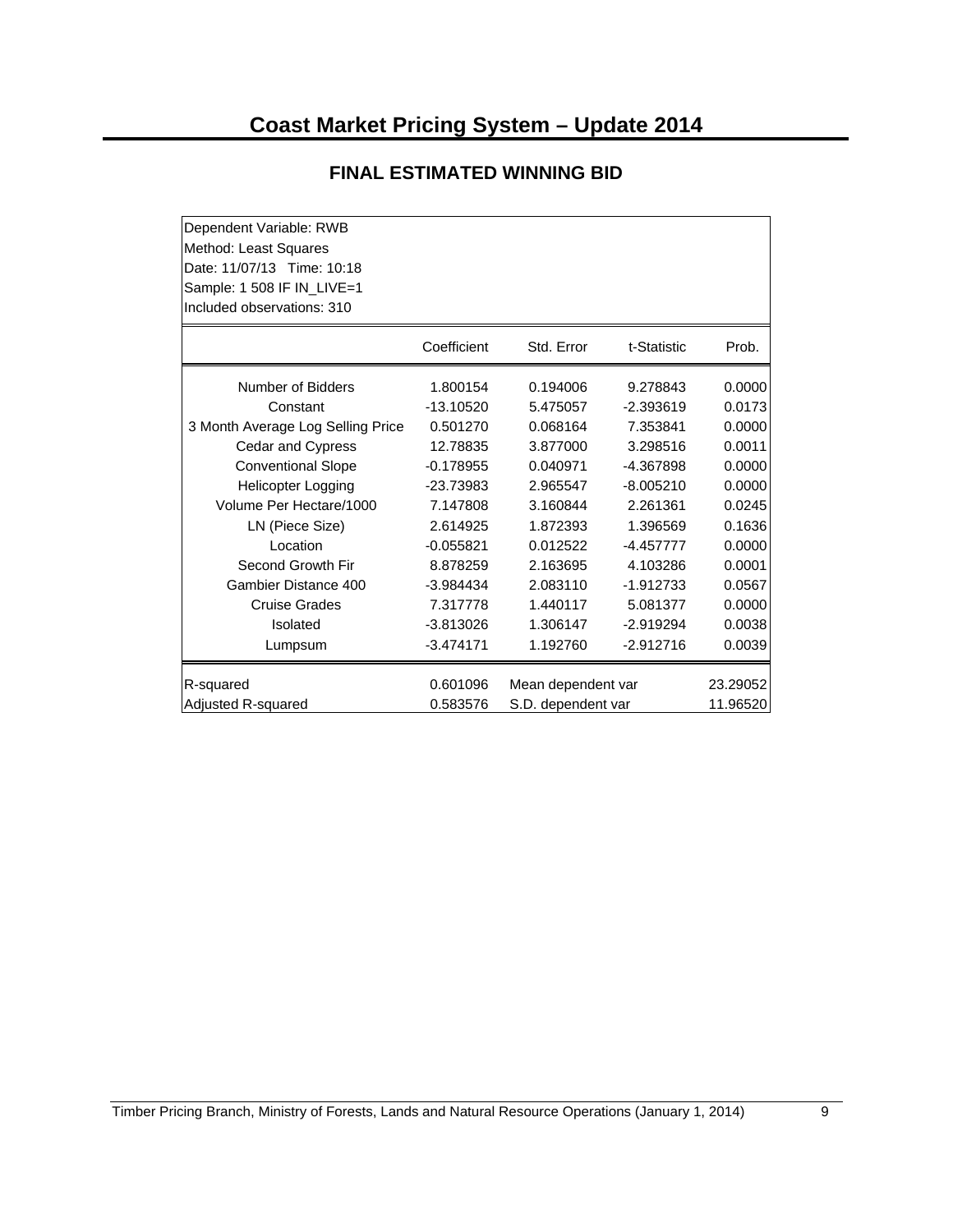| Dependent Variable: NB             |             |                    |             |          |
|------------------------------------|-------------|--------------------|-------------|----------|
| Method: Least Squares              |             |                    |             |          |
| Date: 11/07/13 Time: 10:24         |             |                    |             |          |
| Sample: 1 508 IF IN LIVE=1         |             |                    |             |          |
| Included observations: 310         |             |                    |             |          |
|                                    | Coefficient | Std. Error         | t-Statistic | Prob.    |
| Constant                           | $-3.614071$ | 0.711288           | $-5.081023$ | 0.0000   |
| <b>Predicted Bid</b>               | 0.146598    | 0.012721           | 11.52419    | 0.0000   |
| LN (Volume/1000)                   | 0.477867    | 0.166165           | 2.875867    | 0.0043   |
| District Average Number of Bidders | 0.640740    | 0.097007           | 6.605097    | 0.0000   |
| Lumpsum                            | 0.585265    | 0.265729           | 2.202491    | 0.0284   |
| R-squared                          | 0.464801    | Mean dependent var |             | 4.245161 |
| <b>Adjusted R-squared</b>          | 0.457782    | S.D. dependent var |             | 2.489699 |
|                                    |             |                    |             |          |

#### **FINAL NUMBER OF BIDDERS**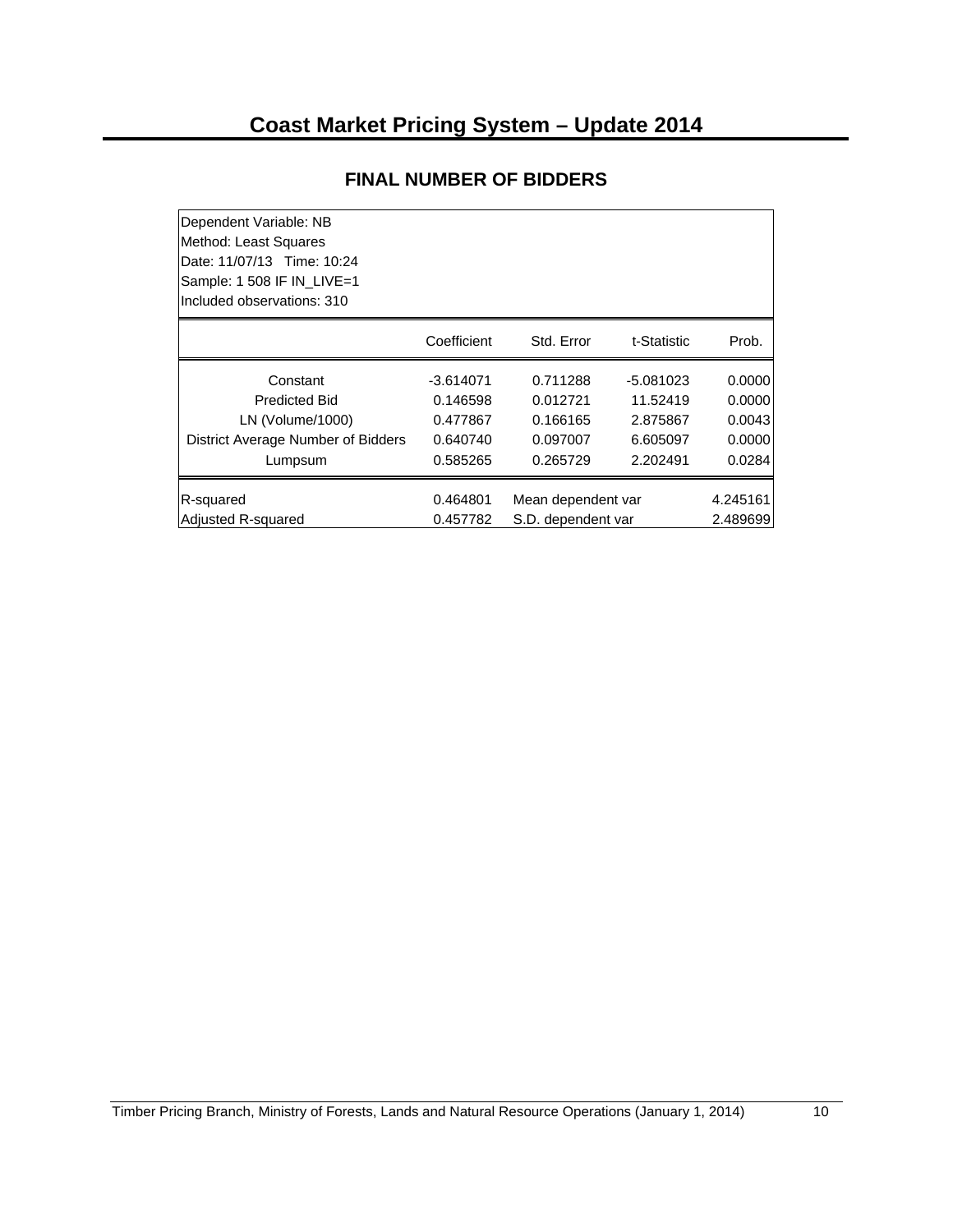## **VARIABLES AND DEFINITIONS**

| <b>PREDICTED BID</b>                                  | Used in the Number of Bidders equation: The estimated<br>winning bid for the cutting authority from the corresponding<br>winning bid equation, expressed in $\frac{m^3}{2}$ .                                                                                                                                                                                                                                                                                                                                                                         |  |  |
|-------------------------------------------------------|-------------------------------------------------------------------------------------------------------------------------------------------------------------------------------------------------------------------------------------------------------------------------------------------------------------------------------------------------------------------------------------------------------------------------------------------------------------------------------------------------------------------------------------------------------|--|--|
| 3 MONTH<br><b>AVERAGE LOG</b><br><b>SELLING PRICE</b> | Average coniferous log selling price estimate expressed in<br>$\frac{2}{3}$ This is based upon a consideration of log grades and<br>species for the cutting authority area, and schedules of log<br>market values collected and published by the Timber Pricing<br>Branch.                                                                                                                                                                                                                                                                            |  |  |
| <b>SECOND GROWTH</b><br><b>FIR</b>                    | If selling price zone in the appraisal data submission is 52,<br>then 2 <sup>nd</sup> GROWTH FIR is the fraction of the coniferous cruise<br>volume that is Douglas-fir. If the selling price zone is not 52,<br>then $2^{nd}$ GROWTH FIR = 0. $2^{nd}$ GROWTH FIR is in decimal<br>form, rounded to 2 decimal places.                                                                                                                                                                                                                                |  |  |
| <b>CEDAR AND</b><br><b>CYPRESS</b>                    | The fraction of the coniferous cruise volume that is cedar and<br>cypress. CEDAR AND CYPRESS is in decimal form,<br>rounded to 2 decimal places.                                                                                                                                                                                                                                                                                                                                                                                                      |  |  |
| <b>CONVENTIONAL</b><br><b>SLOPE</b>                   | The average side slope percentage for that part of the cutting<br>authority area that will not be helicopter yarded.                                                                                                                                                                                                                                                                                                                                                                                                                                  |  |  |
| <b>VOLUME PER</b><br><b>HECTARE</b>                   | Cruised volume of coniferous timber per hectare. Expressed<br>in $m^3/ha$ and is rounded to 2 decimal places.                                                                                                                                                                                                                                                                                                                                                                                                                                         |  |  |
| <b>PIECE SIZE</b>                                     | The net coniferous cruised volume per 10 m log expressed in<br>$m3$ . PIECESIZE is expressed in $m3$ and is rounded to 2<br>decimal places.                                                                                                                                                                                                                                                                                                                                                                                                           |  |  |
| <b>HELICOPTER</b><br><b>LOGGING</b>                   | The fraction of the total net cruise volume, including<br>deciduous volume, of timber in a cutting authority area that<br>must be helicopter yarded or yarded by skyline where logs<br>are fully suspended more than 600 m in a straight line to the<br>centre of the closest possible landing. This is calculated by<br>dividing the total volume of timber that must be helicopter<br>yarded or skyline yarded over 600 m by the total net cruise<br>volume of the cutting authority area. HELI is in decimal form,<br>rounded to 2 decimal places. |  |  |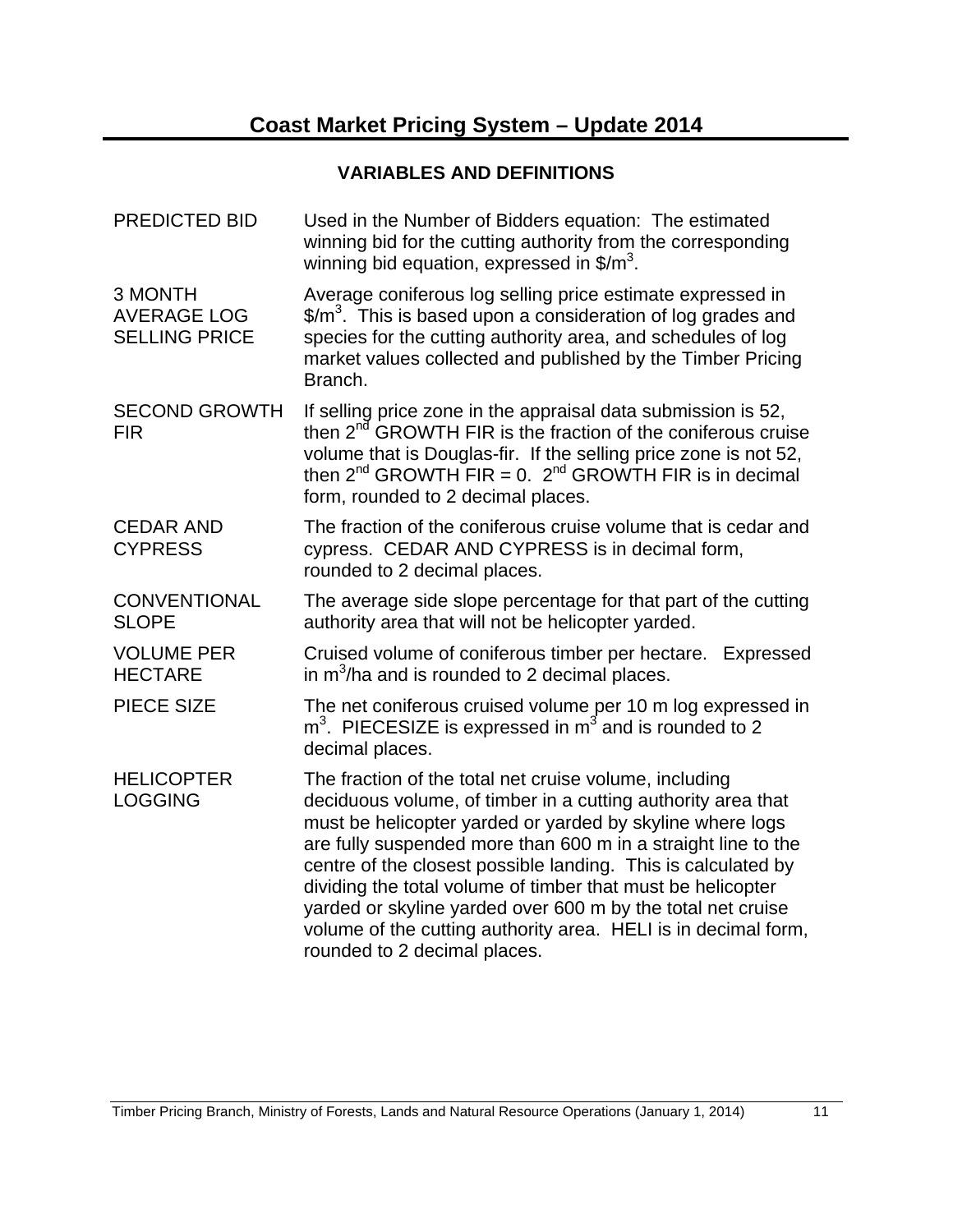| <b>CRUISE GRADES</b>                                                    | If cruise is used as a source for log grades for the appraisal<br>for greater than 50 percent of the total net cruise volume,<br>then CRUISE GRADES = 1, otherwise CRUISE GRADES = $0$                                                                                                                                           |
|-------------------------------------------------------------------------|----------------------------------------------------------------------------------------------------------------------------------------------------------------------------------------------------------------------------------------------------------------------------------------------------------------------------------|
| <b>DISTANCE TO</b><br><b>GAMBIER</b>                                    | POA distance is the average straight line distance, weighted<br>by net cruise volume, between the geographic centre of each<br>cutblock in the cutting authority area and Gambier Island.<br>GAMBIST is measured and rounded to the nearest kilometre.<br>The Gambier Island co-ordinate is 49° 29' 09" and 123° 26'<br>44" W.   |
| GAMBDIST400                                                             | Where DISTANCE TO GAMBIER is equal to 400,<br>$GAMBDIST400 = 1$ , otherwise $GAMBDIST400 = 0$ .                                                                                                                                                                                                                                  |
| <b>DISTRICT</b><br><b>AVERAGE</b><br><b>NUMBER OF</b><br><b>BIDDERS</b> | The average number of bidders for the forest district the<br>cutting authority area is located within is listed in Table 4-2.                                                                                                                                                                                                    |
| 4 <sup>th</sup> QUARTER<br><b>AUCTIONS</b>                              | If auction sold in a $4th$ quarter, then $4th$ QUARTER<br>$AUCTIONS = 1.$                                                                                                                                                                                                                                                        |
| <b>VOLUME</b>                                                           | That part of the total net cruise volume in the cutting authority<br>area that is coniferous timber except that where the cutting<br>authority is a timber licence or is issued under a licence with<br>an AAC greater than 10 000 $m^3$ , then VOL = 28 882. VOL is<br>expressed in $m3$ , rounded to the nearest whole number. |
| <b>CPIF</b>                                                             | The BC Consumer Price Index (P110000) approved by the<br>director for use on the effective date of the appraisal,<br>reappraisal or quarterly adjustment, divided by the base CPI<br>of 109.3.                                                                                                                                   |
| <b>LOCATION</b>                                                         | The net cruise volume weighted average straight line distance<br>measured in kilometres between the geographic centre of<br>each part of a cutting authority area and the nearest support<br>centre that is closest to that part of the cutting authority area.                                                                  |
| <b>ISOLATED</b>                                                         | Isolated $= 1$ , if all parts of the cutting authority area are<br>accessible by air or water only and is not serviced by public<br>ferry service.                                                                                                                                                                               |
| <b>LUMPSUM</b>                                                          | If the cutting authority is a cruise based competitive timber<br>sale with a stand as a whole rate then LUMPSUM = $1$ ,<br>otherwise $LUMPSUM = 0$ .                                                                                                                                                                             |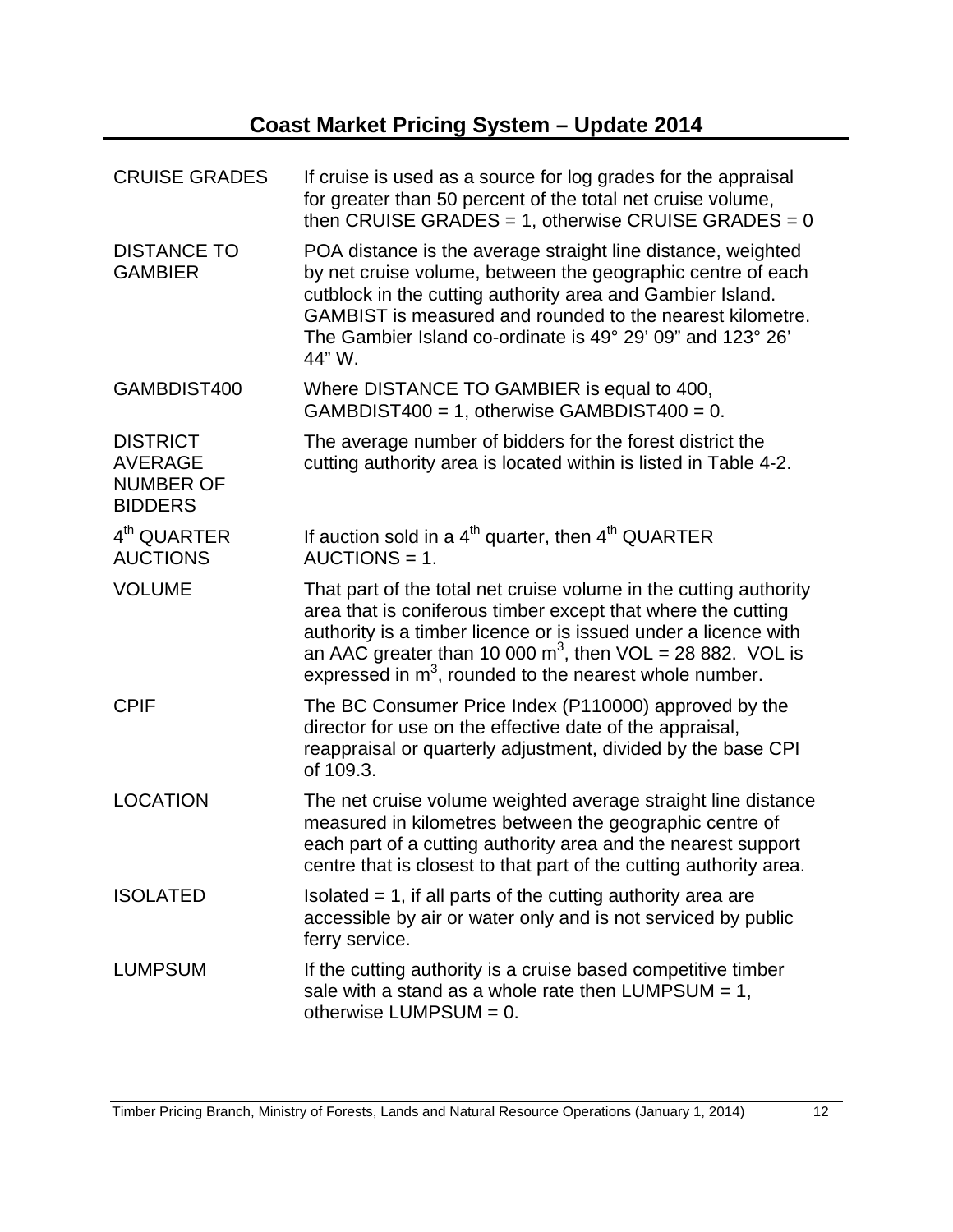**APPENDIX 2**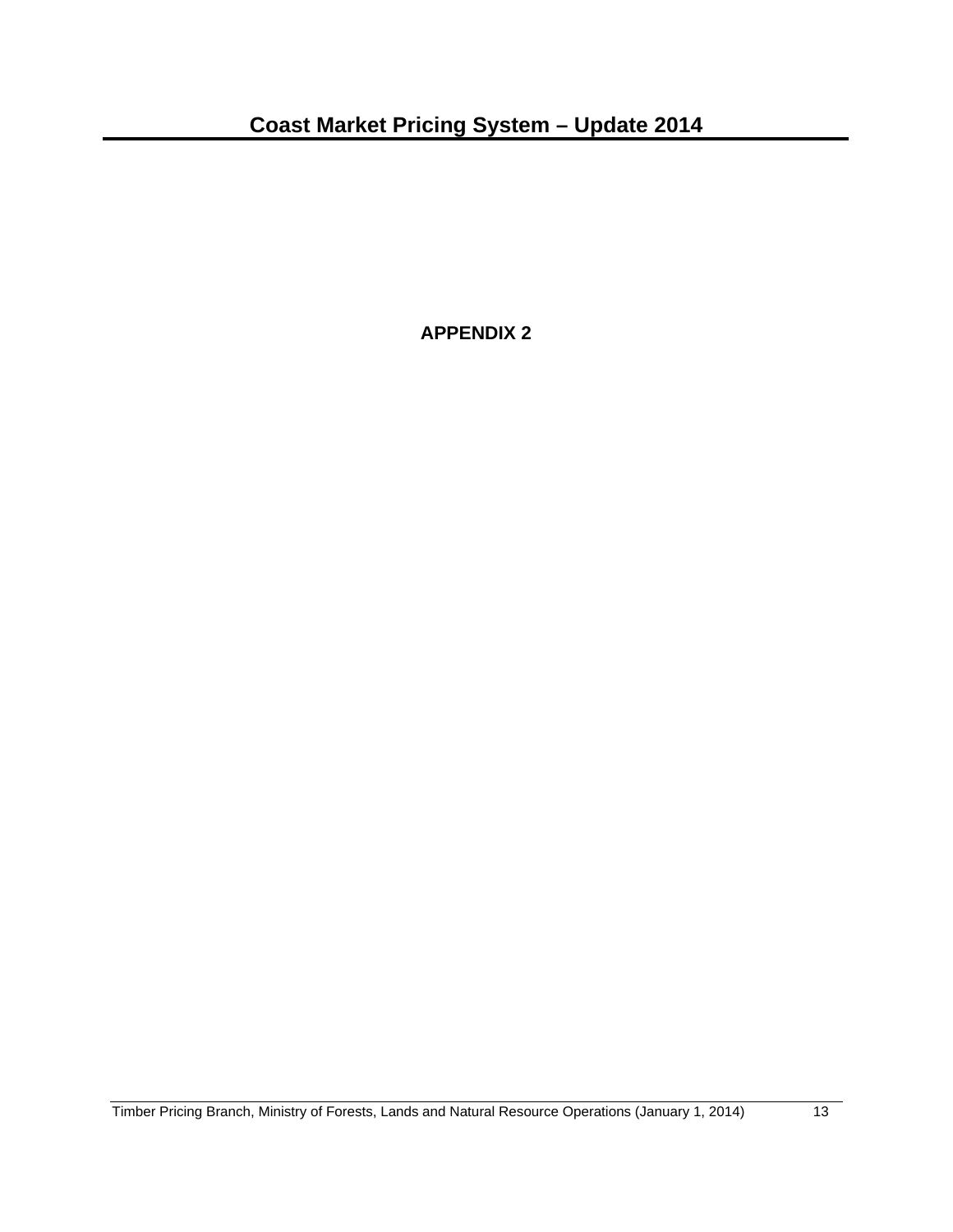#### **SPECIFIED OPERATIONS**

If sufficient auction data is not available, the ministry will, for those identified situations, implement specified operations.

The specified operations will be used to adjust the MPS stumpage rate for the estimated incremental cost of the identified situation. The explicit assumption is that if a bidder was faced with a similar situation he or she would lower the bid by the extra cost incurred because of the identified situation.

The situations that may be eligible for specified operations adjustment will be determined according to the following principles:

- The expectation that a bid would be influenced by this situation;
- representation (number of samples, if any, in the auction data set);
- materiality of estimated cost differential (supported by verifiable financial data); and,
- statistical analysis (including the premise that other represented situations and variables in the MPS database and equations may serve as a proxy for the situation in question).

The ministry, after considering the above and any other relevant technical information, may or may not designate the situation as an identified situation eligible for a specified operation and, if eligible, specify the dollars per cubic metre adjustment.

The ultimate objective is to have a representative auction database and hence, few, if any, specified operations adjustments.

The following are identified as specified operations for the Coast MPS.

#### **Cost estimates from the current** *Coast Appraisal Manual* **are used for a – f below.**

#### *a) Skyline Logging*

For those areas within a cutblock that:

- are 600 metres or greater measured in a straight line horizontal distance from the centre of the closest possible landing or place where a landing may be located, and
- are yarded by skyline.

#### *b) Inland Water Transportation*

 Where logs must be towed on Great Central, Owikeno or Powell Lake or other authorized inland water location.